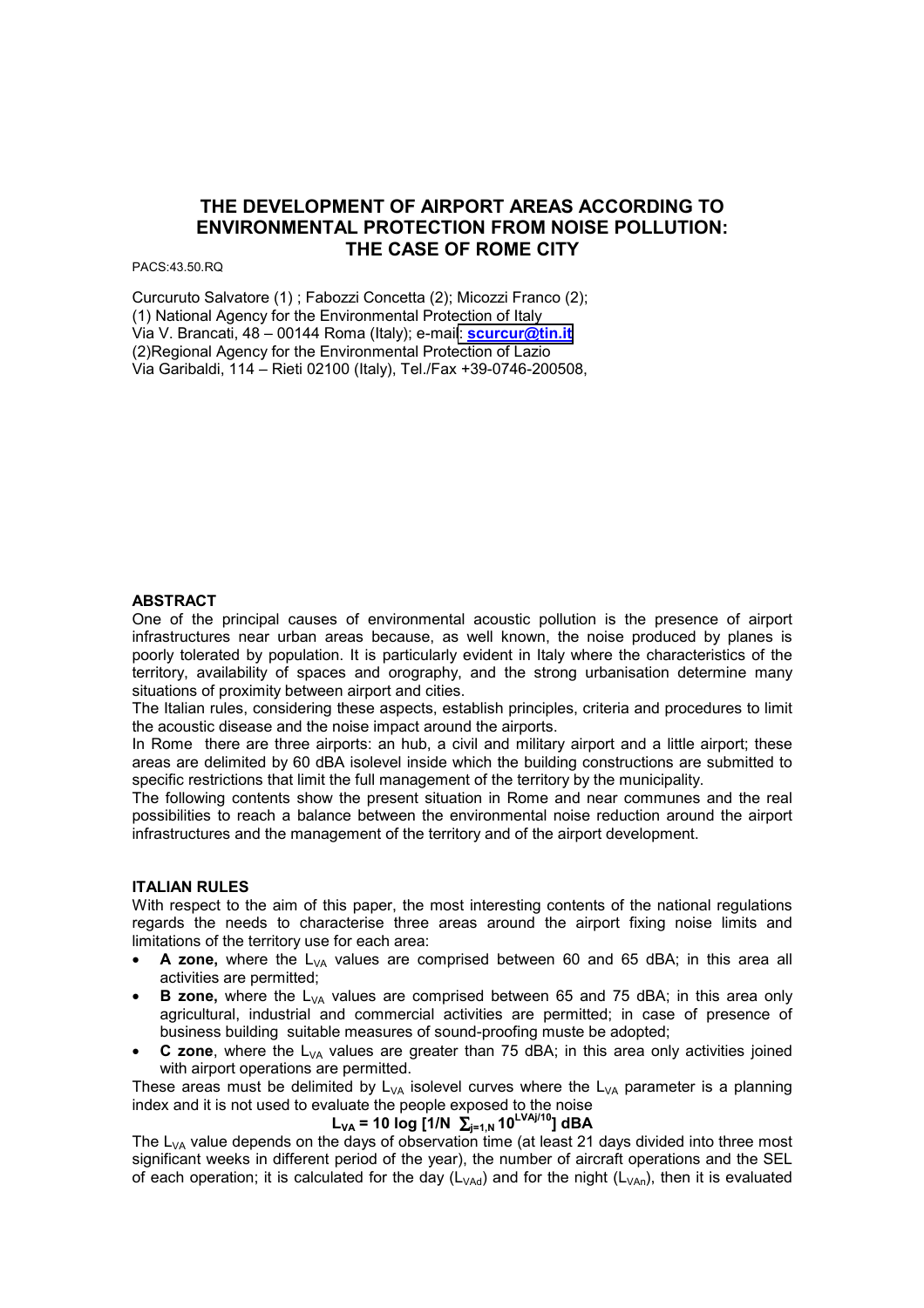the  $L_{VAi}$  for each day composed by the two values, and, then, it is possible to have the  $L_{VA}$ value:

According to the above indications, it will be necessary to institute for each airport a Commission which must proceed to the definition of the three areas A, B and C of the infrastructure surroundings. This aspect is very delicate because it obligates Communes to limit use destinations of their territory comprised in the aforesaid areas and to divide in acoustic zone the territory adjacent with A zone (the most external one regarding the area of the airport and therefore with more bottom limits) compatibly with the levels of allowed noisiness permitted. It must be keep in mind that in C zone it is possible to carry on only the activities closely connected with the use of the same infrastructure; in B zone it is possible to do productive activities or trade or agricultural ones, but also offices in case measures of acoustic isolation are adopted; in A zone, instead, it is not imposed any limitation. These conditions consequently involve, for the territory comprised in A zone, the possibility to expose the population to levels of noise comprised between 60 and 65 dBA, while for the areas A and B the necessity to coordinate the town and territorial planning instruments with the plan of development of the airport. This can cause situations of disagreement among various instruments, in such a case, imposes a conference of services.

Moreover It will be task of the society of management of the airport to characterise and to propose to the interested Commune a plan of acoustic reorganisation and control of the produced noise, while it will be obligation of the Commune to include it in the plan of communal acoustic reclamation that it has to predispose in compliance with art.7 of the framework law on acoustic pollution n. 477/95.

#### **AIRPORTS IN ROME TERRITORY**

Three airports are present in Rome territory, each of them has the specific peculiarities below detailed:

- 1. Fiumicino Leonardo da Vinci Airport is an international hub opened only to civil traffic. About 700 flights per day are operated, using three runways. The airport perimeter is located in two communes, Rome and Fiumicino, in a prevalently ground area, not intensely urbanized. The main residential areas are located in Fiumicino territory, where houses are generally used during summer period;
- 2. Ciampino G.B. Pastine Airport is a civil and military airport; about 100 flights per day are operated using the only one existing runway; civil traffic is principally due to charter, commercial and business flights and it is about half of total operations. The airport is comprised in the Rome and Ciampino territories, in a strongly urbanised area where residential buildings are close to the perimeter of the infrastructure. As a consequence, the air traffic generates noise impact in various areas where people live, principally in Ciampino commune and then in some areas of Rome, situated under the landing route, and of Marino commune, situated under the take-off route.
- 3. Dell'Urbe Airport is an infrastructure opened to civil traffic, due to tourist, advertising and for pleasure flights, and to helicopter military traffic. It is located in a poorly urbanised extra urban area of Rome. About 100 flights are daily operated In this airport.

#### **NOISE IMPACT**

Some data about the noise impact of the infrastructures are presented In this paragraph; they are based on the actual state of art of the Commissions work.

The  $L_{VA}$  isolevel curves determined for the airports have been superimposed on territorial cartography characterizing the areas of the territory with  $L_{VA}$  values greater than 60 dBA (see fig. 1 and fig. 2).

The territory comprised on the whole into three areas, that is the territory defined as "neighbourhood of the airport", is presented In the following tables.

1. Fiumicino

| Tab.1 - Surface of airport noise areas $(km^2)$ |                |       |  |  |
|-------------------------------------------------|----------------|-------|--|--|
|                                                 |                |       |  |  |
| $\approx$ 2700                                  | $\approx$ 2150 | ≈ 500 |  |  |

For the Fiumicino airport the total noise area is equal about to 5350  $km^2$ .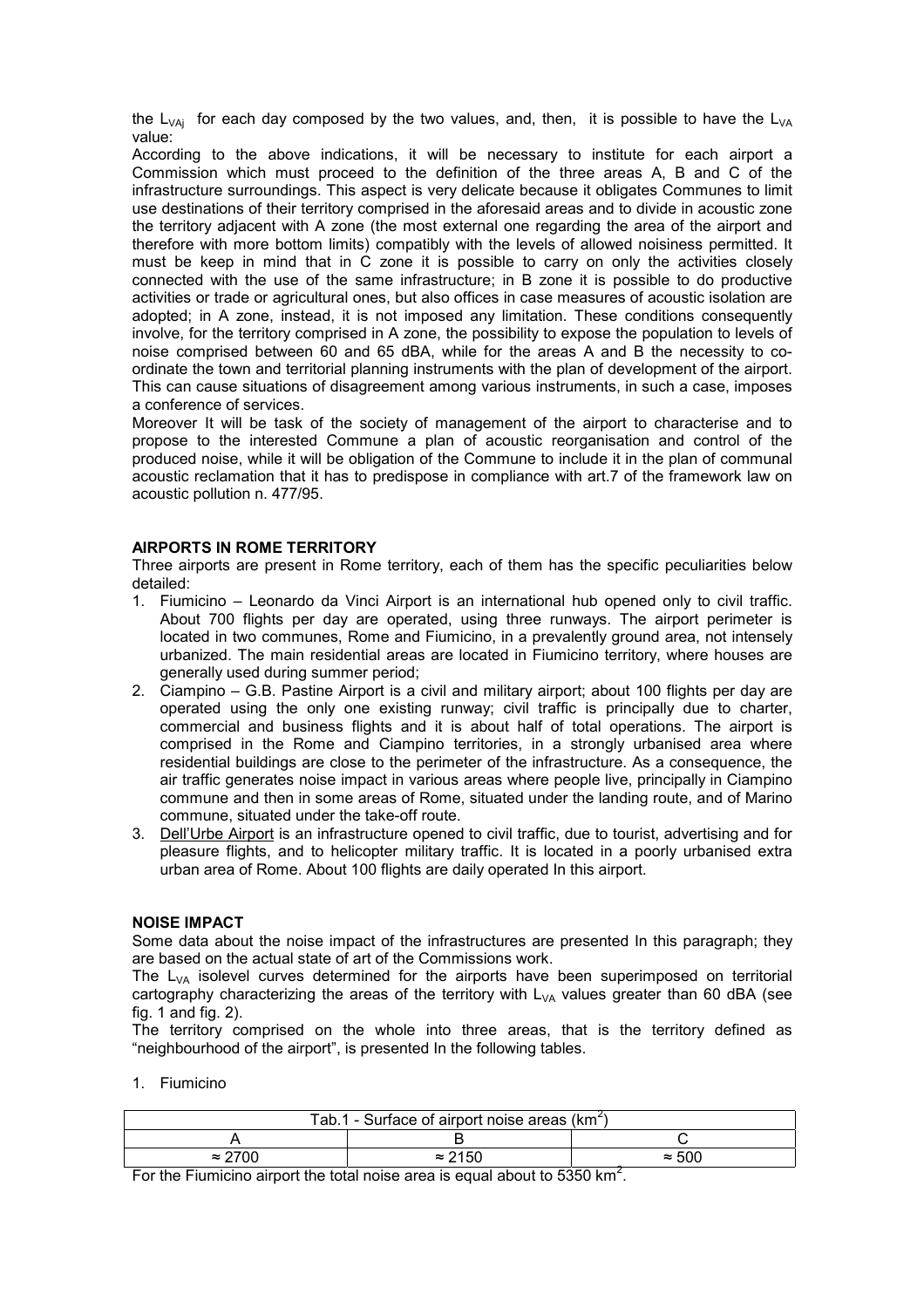#### 2. Ciampino

| Tab.2 - Surface of airport noise areas $(km^2)$         |               |       |  |  |
|---------------------------------------------------------|---------------|-------|--|--|
|                                                         |               |       |  |  |
| $\approx$ 3.8                                           | $\approx$ 2.5 | ≈ 0.6 |  |  |
| Earthia airpart tha paing area is agual ahaut ta 7 Irpa |               |       |  |  |

For this airport the noise area is equal about to 7 km<sup>2</sup>

It is important to show that the airport area is about 2  $km<sup>2</sup>$  and that the area of Ciampino commune is 11  $km^2$ .

### 3. Dell'Urbe

In this case, the Commission work has not started yet, but measurements of noise levels show that the "neighbourhood of the airport", delimited by 60 dBA isolevel curve, is totally inside the airport perimeter, which has an area of about 1  $km^2$ .

### **TERRITORY MANAGEMENT**

As a consequence of the above framework, it is possible to point out that the most relevant impact in terms of diseases for the population is in Ciampino Commune; but the characteristics of the territory, the strong urbanization, the contemporary presence of other infrastructures as railway and important roads, make less difficult its management. In fact, the environmental noise is already significant due to the above sources and to urban traffic, so the noise classification of the territory by the municipality is generally in accordance with the noise zones of the airport.

The situation of Fiumicino and dell'Urbe airports is different because they are located in poorly urbanised areas and their noise impact imposes strong limitations in the development of the territory.

For example, on the basis of Italian law, near Dell'Urbe Airport it isn't possible to build residential areas or areas used for children or for sanitary ambient where noise levels must be less than 60 dBA, it is only possible to assign the territory band near the airport to commercial or business areas.

The same limitation is present close to the Fiumicino Airport but, in this case, the problem is amplified by the great extension of the airport noise area.

It is important to underline that the Italian rules impose to the Municipalities to classify their territory on the basis of the indications reported in the following table 3

| Tab. 3 - Environmental noise limits (dBA Leq) |                |              |  |  |
|-----------------------------------------------|----------------|--------------|--|--|
| Territory zones                               | Referring time |              |  |  |
|                                               | Day period     | Night period |  |  |
|                                               | $(6 - 22)$     | (22-6)       |  |  |
| I Class - Protected areas                     | 50             | 40           |  |  |
| II Class - Prevalently Residential areas      | 55             | 45           |  |  |
| III Class - Mixed areas                       | 60             | 50           |  |  |
| IV Class - Strong human activity areas        | 65             | 55           |  |  |
| V Class - Prevalently industrial areas        | 70             | 60           |  |  |
| VI Class - Exclusively Industrial areas       | 70             | 70           |  |  |

#### **CONCLUSIONS**

The above information confirm that the I, II and III classes cannot be set close to the airport area defined as "neighbourhood of the airport", therefore a careful planning by the municipalities is necessary to avoid the proximity of incompatible ambient that, later on, can cause complaints by the citizens and determine an economic effort for the local administration to adopt heavy reclamation measures, often difficult to realize.

In fact, at this moment, the first action to eliminate the noise impact for the population present in C area, close the airports, is the re-location of the living ambient, because other solutions can excessively penalize the airport activities.

Also the insulation measures for the buildings present in B area are particularly expensive, considering that, as it appears, they are very numerous.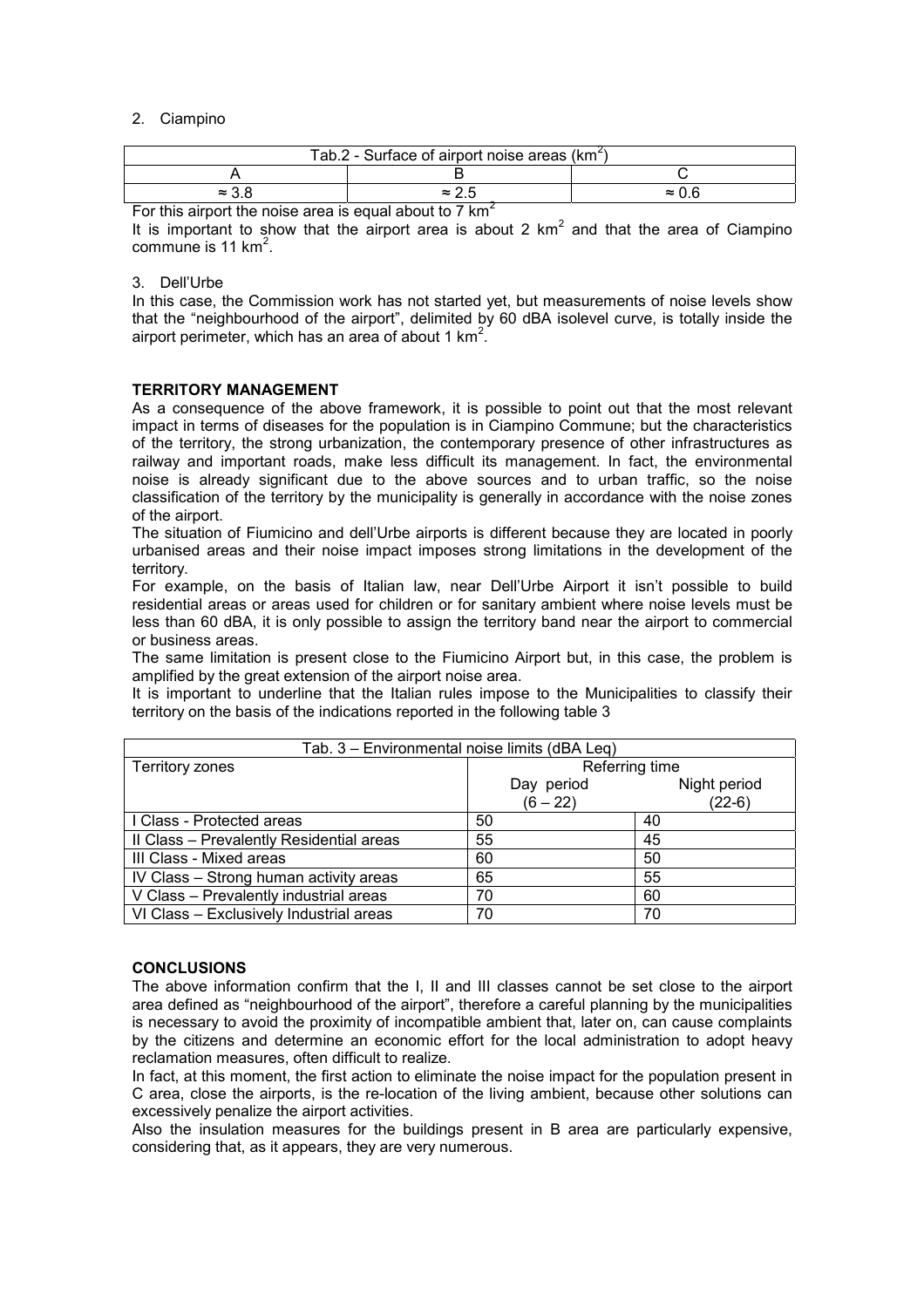In conclusion, it points out that the noise problem in our urban environments is manageable only by territory planning, preventive design of the development of the ambient where many noise sources/human activities are present, and careful integration of different municipal instruments.

### **REFERENCES**

- S. Curcuruto, A. Franchi: "A complex legislation: the airport noise". Internoise 2000. Nice, Côte d'Azur, août, 27-30 2000.
- Report on noise pollution in Lazio Region, ARPA Lazio, 2002.
- IV° Congress on Airport and Citizens. Proceedings. Rome, December,7 2001
- Work of Fiumicino and Ciampino Airports Commissions